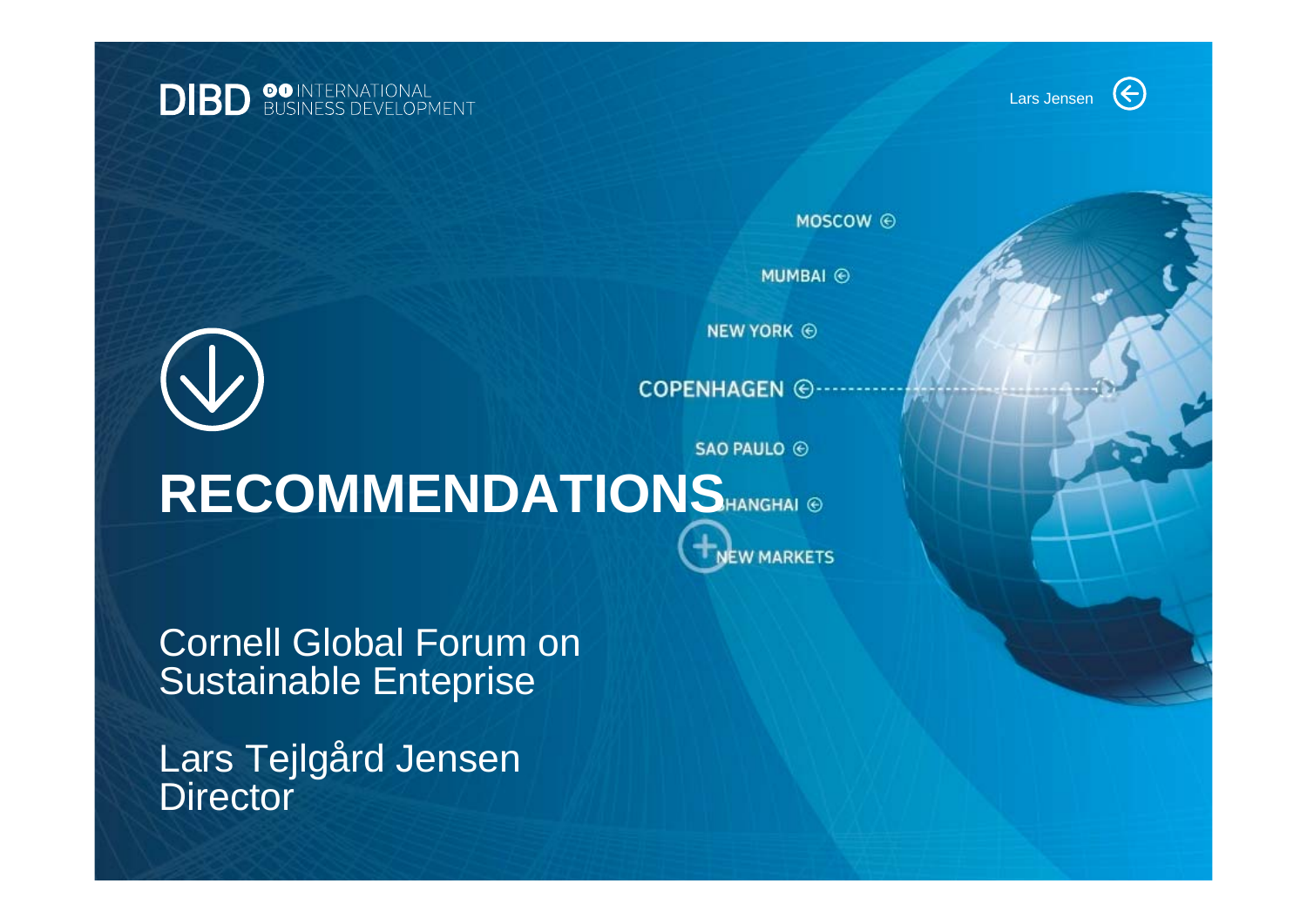

# **CONTENTS**

- The Cornell Global Forum
- Cleantech
- BOP
- Convergence / The Green Leap
- Global Forum Initiatives
- Recommendations from Task team III: Water
- General recommendations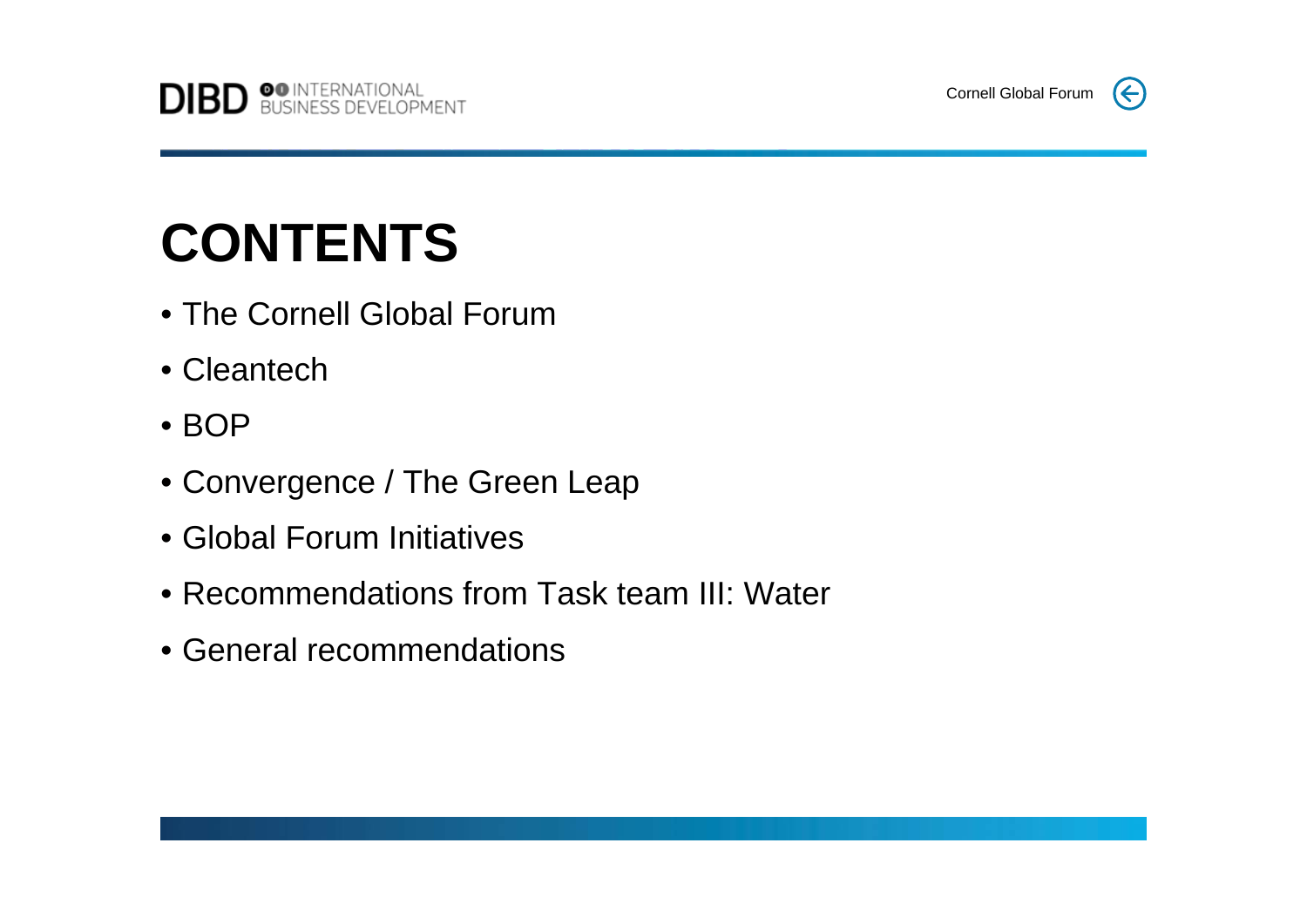# **Global Forum in Brief**

Convening the world's leading intrapreneurs, entrepreneurs, change agents, and financiers seeking to incubate, and commercialize "clean technologies" at the Base of the Income Pyramid (BOP)".

June 1-3, 2009 - New York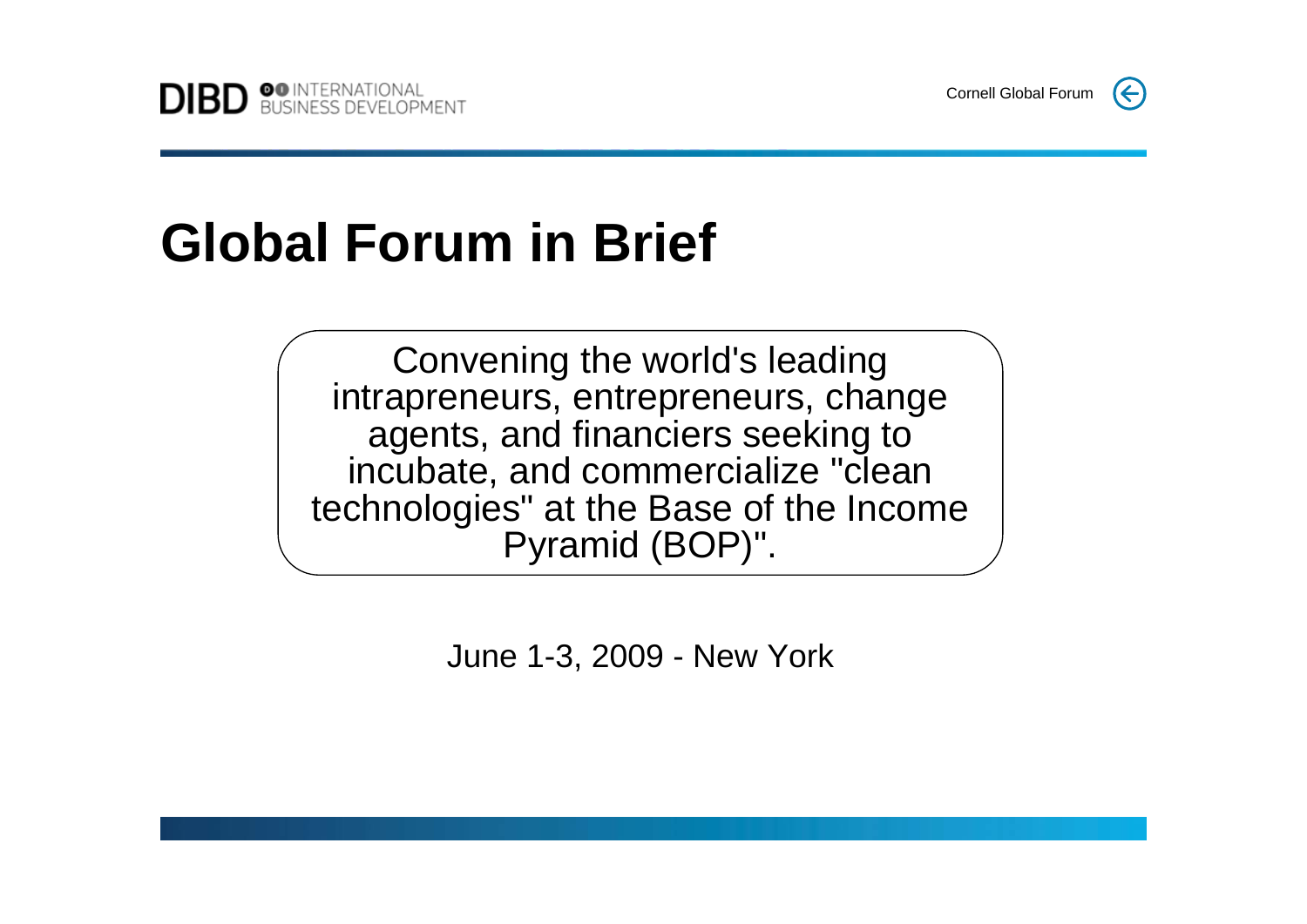# **Cornell Global Forum Participants**

- Delegates, nearly 100 from 20 countries
- 11 Facilitators, 11 technical advisors and 11 assistant
- 120 Cornell Alumni and Friends
- 10 staff
- 1000 attendees at closing session (sold out)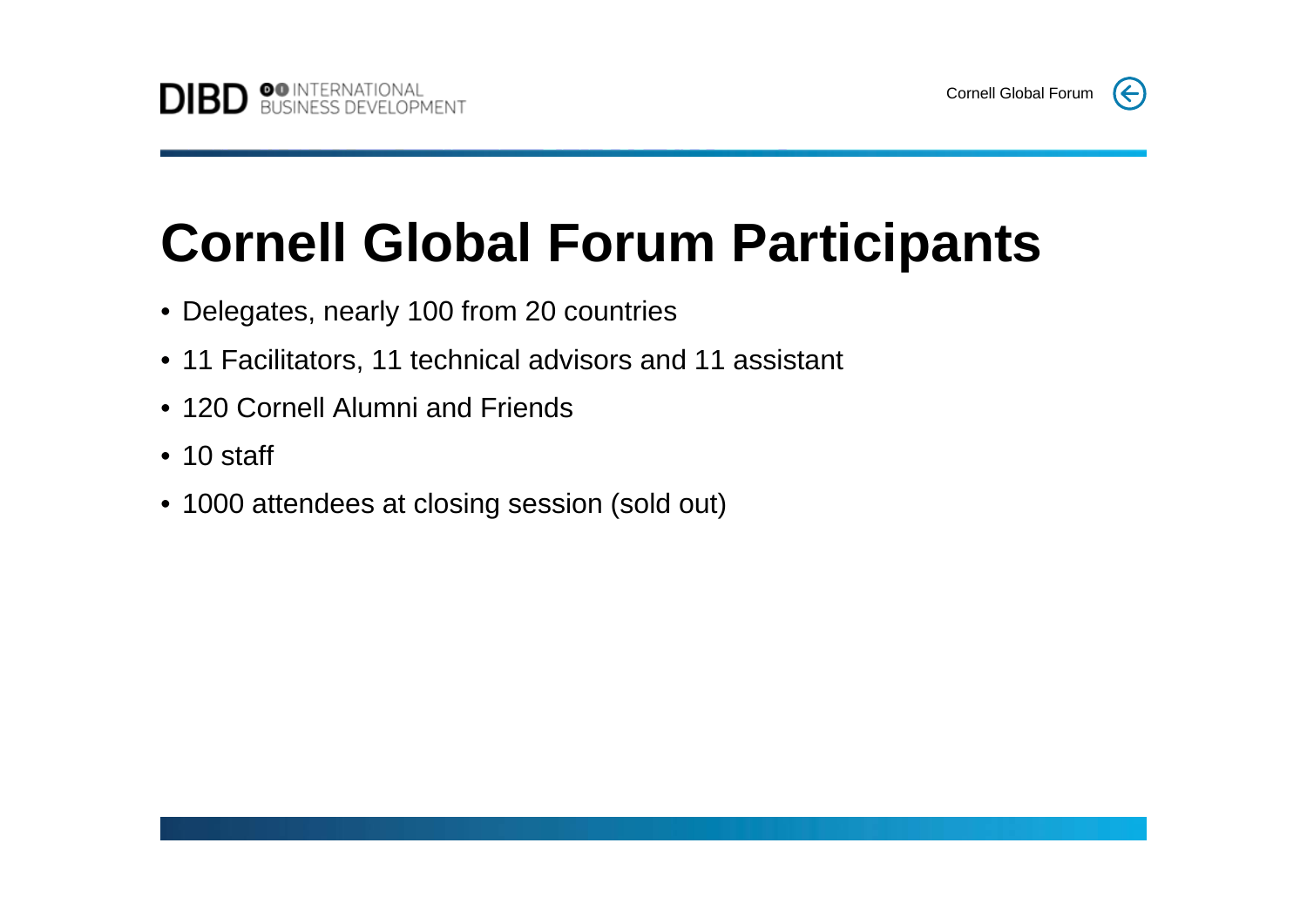Cornell Global Forum

 $(\Leftarrow)$ 

## **Two shades of Clean Tech**

| Institutionally<br>Aligned | <b>Green Giant</b><br>Centralised<br>Large scale<br>Remote<br><b>Capital intensive</b><br><b>Centrally planned</b><br>Standardised<br>Top down<br><b>Big footprint</b> | <b>Little Green</b><br><b>Distributed</b><br><b>Small scale</b><br>On-site<br>Labour intensive<br>Self-organising<br>Localised<br>Bottom up<br>Small foot print | <b>Disruptively</b><br>Innovative |
|----------------------------|------------------------------------------------------------------------------------------------------------------------------------------------------------------------|-----------------------------------------------------------------------------------------------------------------------------------------------------------------|-----------------------------------|
|                            | Solar farms<br><b>Big wind</b><br><b>Nuclear</b><br><b>Clean Coal</b><br><b>Water plants</b>                                                                           | <b>Decentralised</b><br>solar<br><b>Small wind</b><br><b>Small hydro</b><br>Point of use water                                                                  |                                   |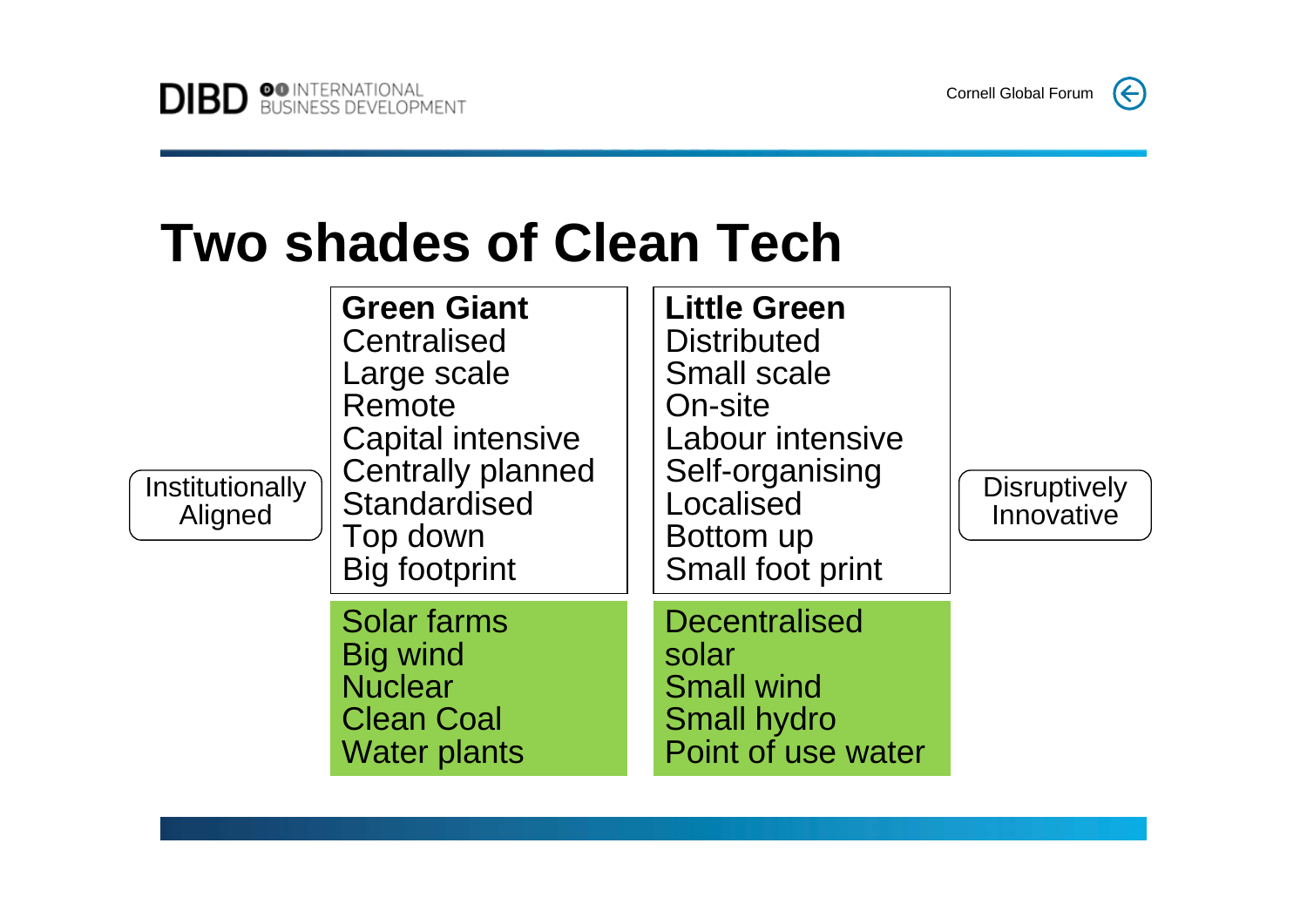$(\Leftarrow)$ 

## **The Global Income Pyramid**

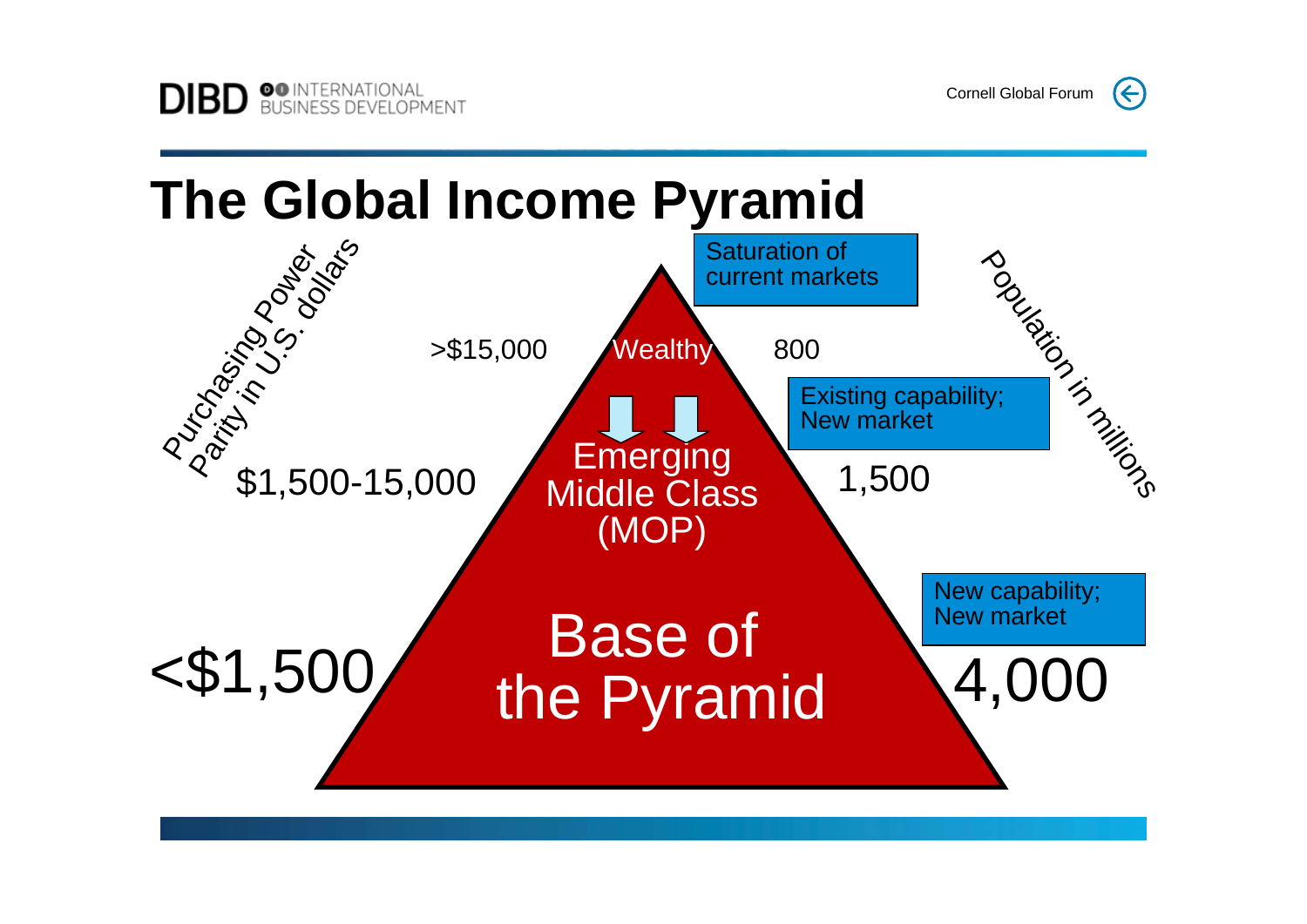Cornell Global Forum

#### **Two separate worlds**



Technology focused Environment as driver Base of the Pyramid?

Distribution focusedPoverty as driver Environment?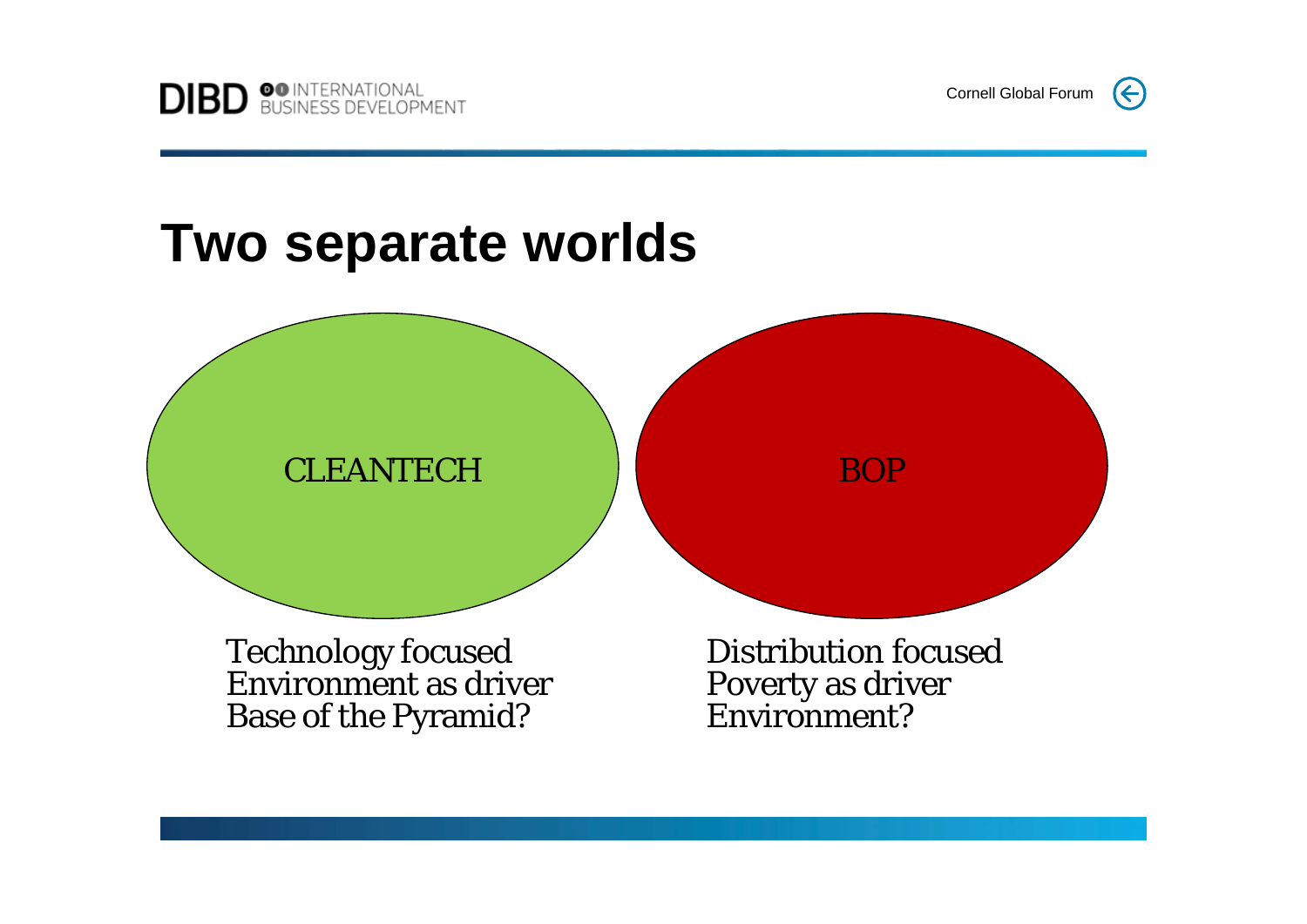### **The Great Convergence**



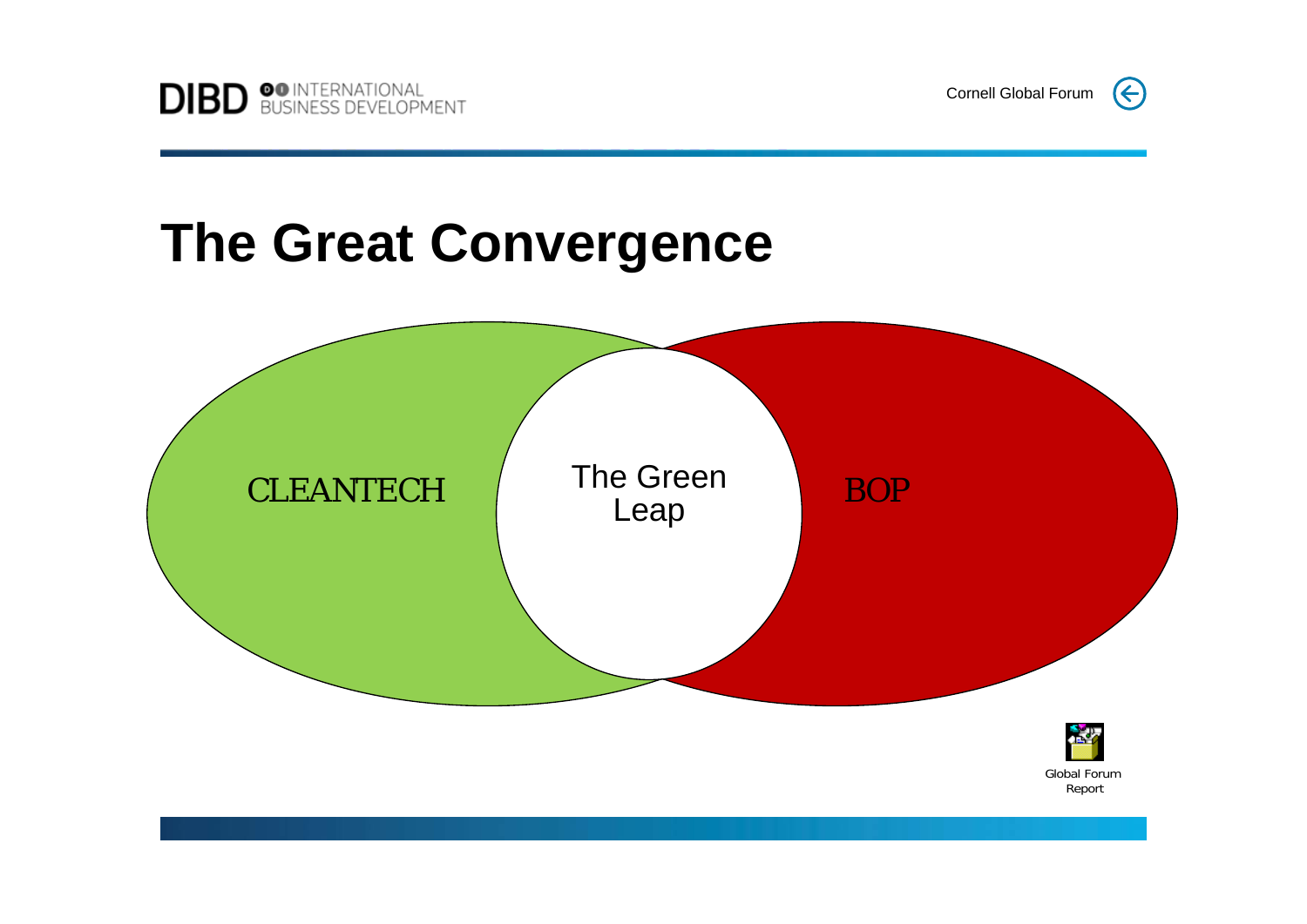# **Initiatives**

**DIBD SO INTERNATIONAL** 

- 11 task teams within:
	- Renewable Energy
	- Distributed Generation
	- Biomaterials
	- Biofuels
	- Water 1-3
	- Sustainable materials
	- Food/Agriculture
	- Nutrition/Health
	- Convergence

#### Examples of initiatives

Mapping of existing practices in water and energy consumption

An advisory service where MBA students advise on the convergence

An overview of convergence methodology, and compilation of insights in a "BOP-wikipedia"

A partnership between Nike, Natura and others on lifecycle thinking in materials and business models

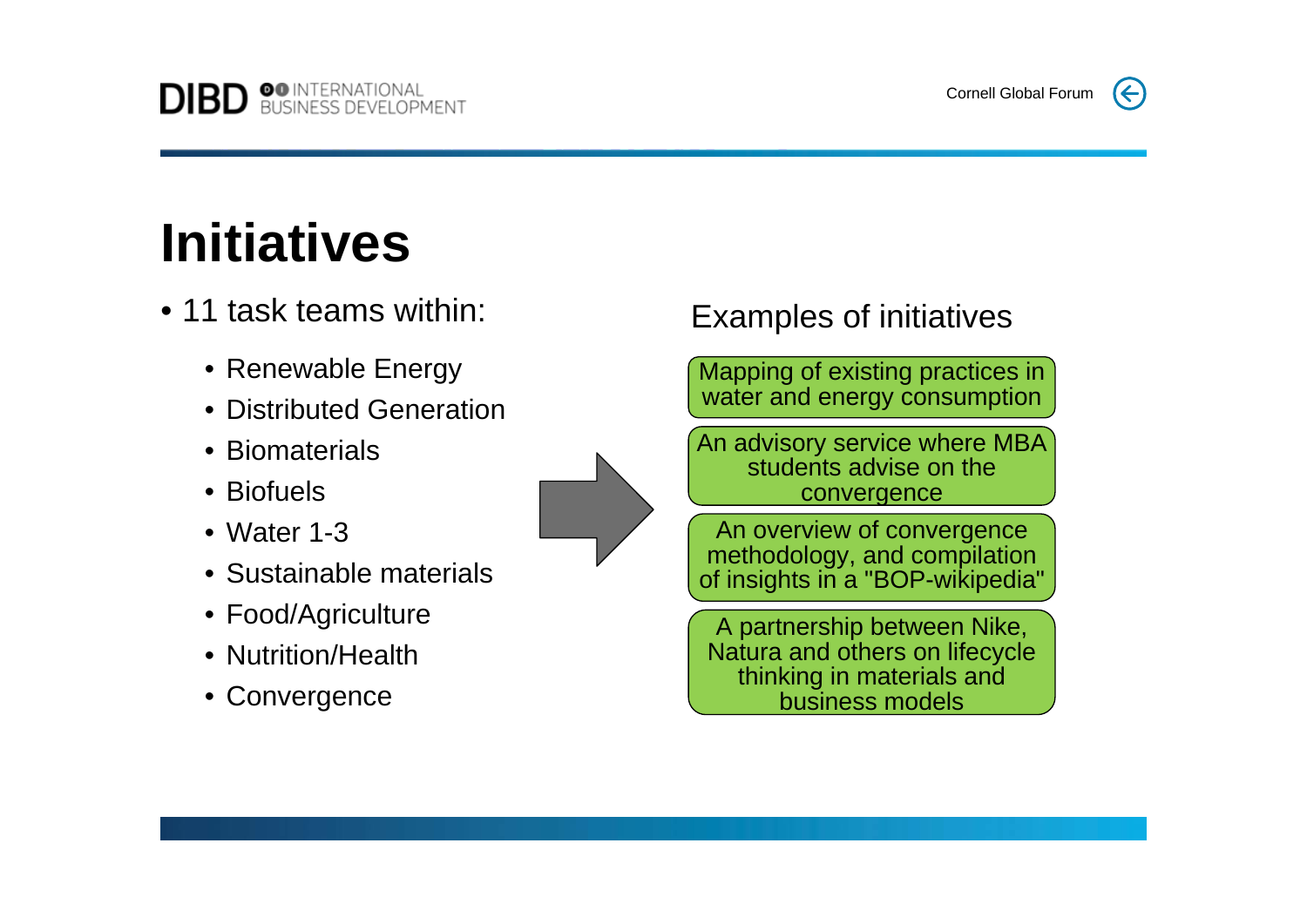



 $\left(\leftarrow$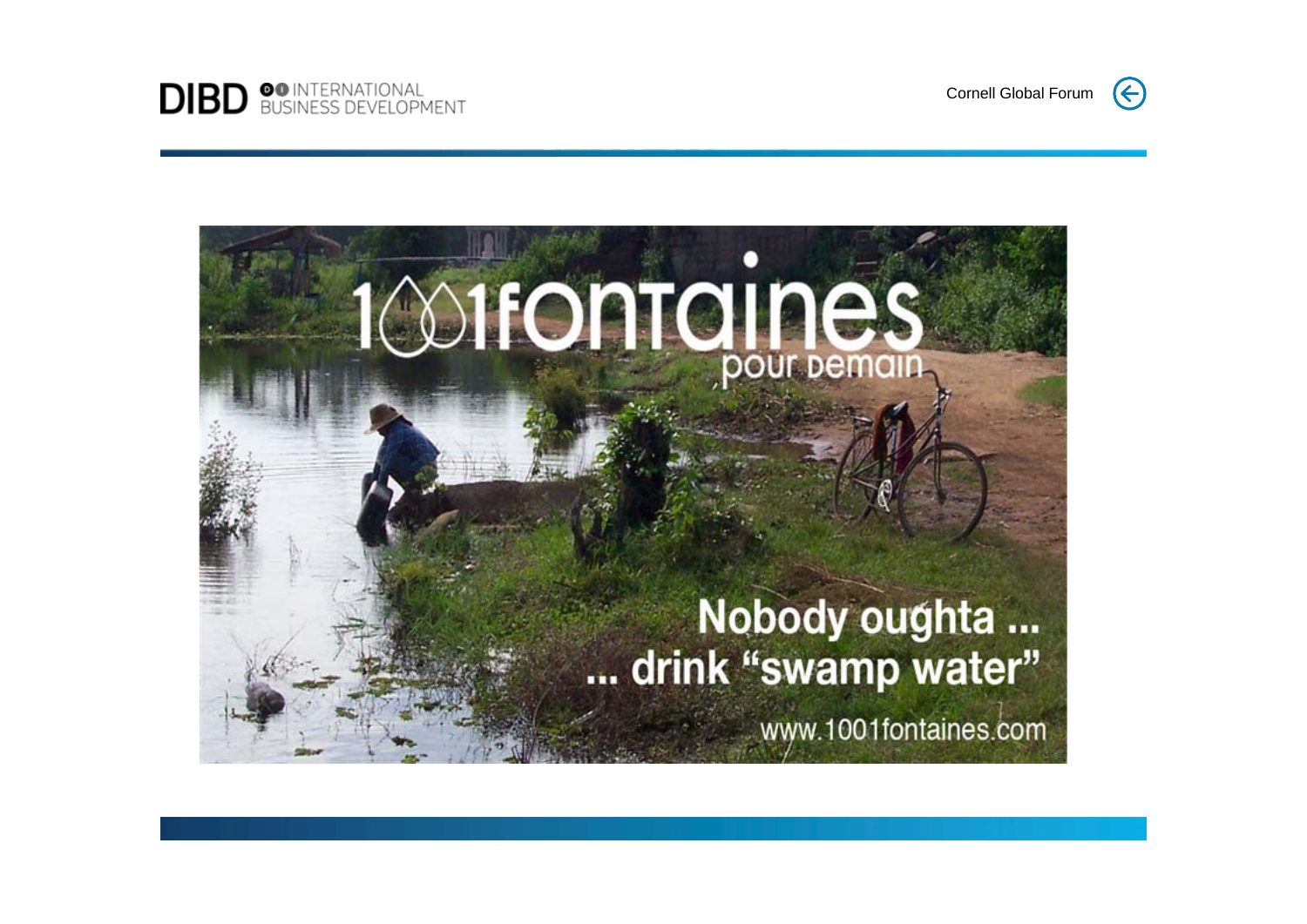## **Water III: Initiative**

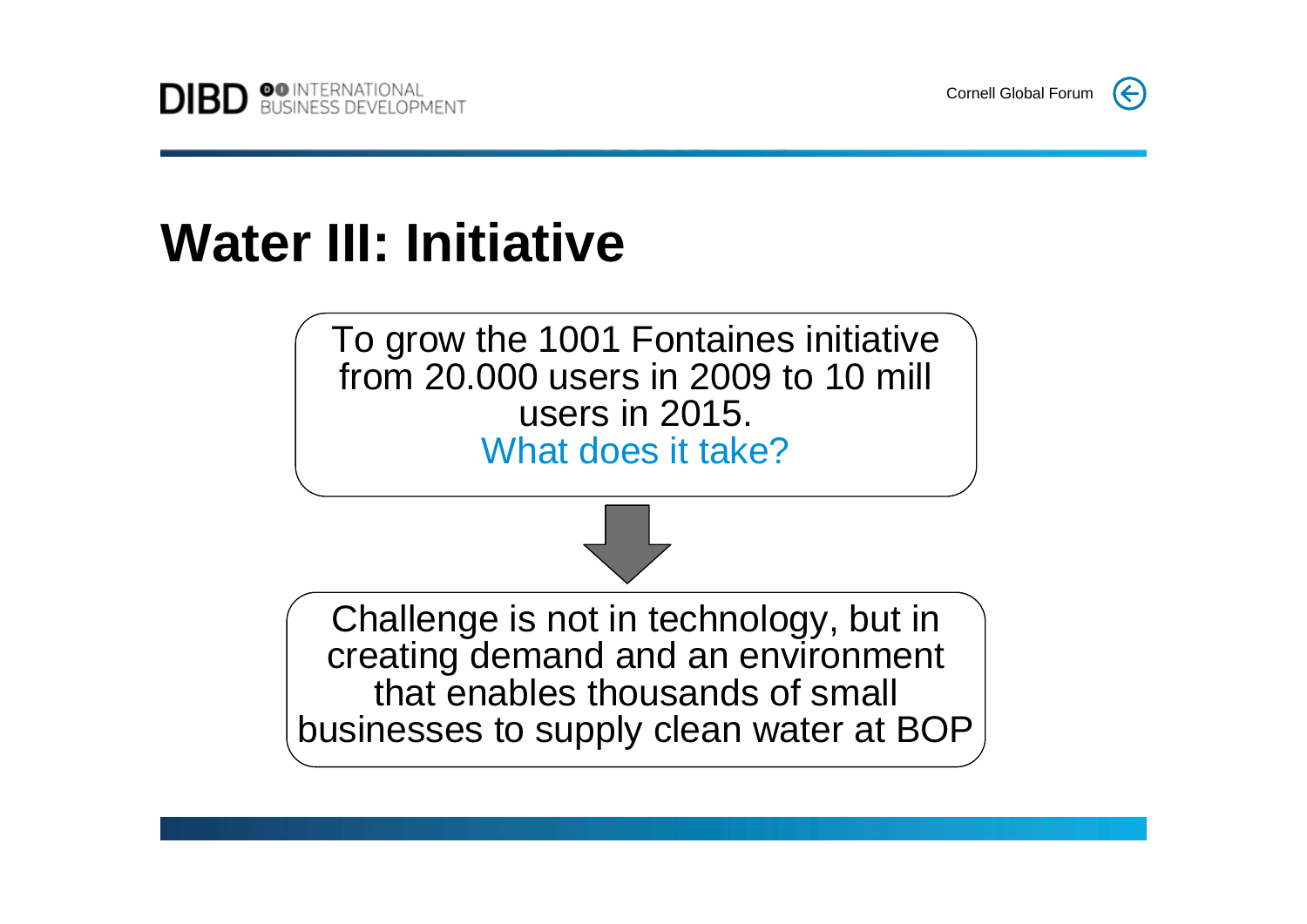# Initiative: an integrated approach

#### **Business model**

- Local ownership
- Distribution platforms
- Financing micro

#### **Enablers**

- Regulatory framework
- Capacity building
- Creative partnerships/finance
- · Investor social networks

#### **Education**

- Civil society
- · Social marketing
- Focus on mothers and children

All task team members signed up to take this further and IDB will finance concept development.